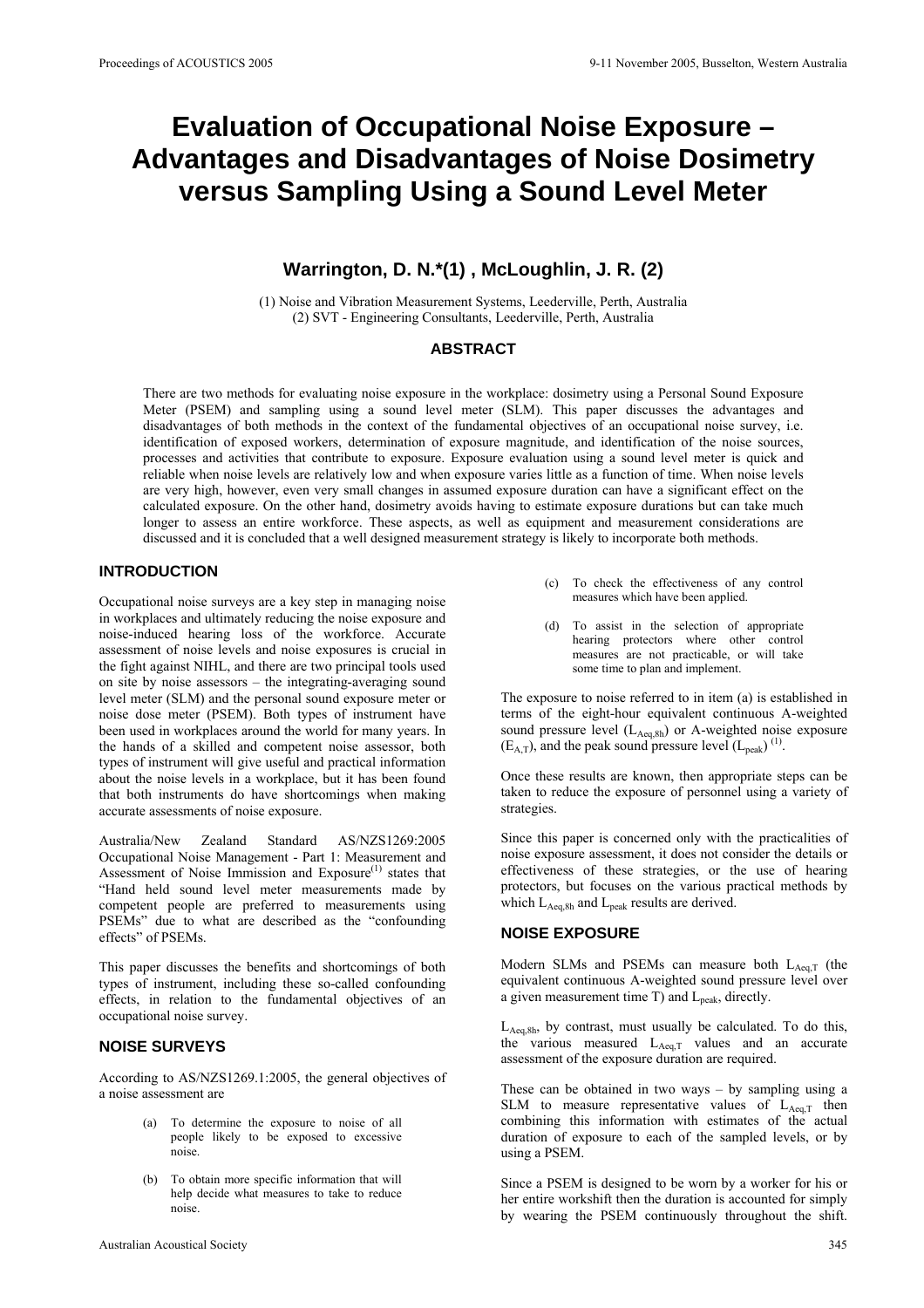Contrast this with the use of a SLM which necessarily requires the presence of a competent noise assessor, who will typically take a representative reading of sound pressure level as an  $L_{Aeq,T}$  then ask questions of the operator, supervisory staff, other operators, management and other appropriate personnel to get estimates of the time spent in each location or at each task throughout the shift.

## **USING A SOUND LEVEL METER**

When carrying out an occupational noise assessment using a SLM, the noise assessor makes a measurement or series of measurements of sound pressure level (usually as a shortterm  $L_{Aeq,T}$ ), ideally ensuring that each measurement is truly representative of the particular noise environment under consideration. To ensure this is the case, the assessor needs to speak in detail to the operator and any other appropriate personnel to determine the nature of the noise, its characteristics, any variations, typical and atypical situations, frequency of repetition if the noise is cyclic or repetitive, and so on. Once this has been established, then the duration of measurement can be decided by the assessor.

For occupations or tasks which have noise climates where the level varies little throughout the shift (for example, haul truck drivers) then gauging a suitable assessment period is a relatively straightforward task. Even a short measurement of only a few minutes may be deemed representative of the entire shift.

For shift patterns where the noise climate changes appreciably throughout the shift, choosing representative assessment periods is considerably more difficult, and the noise assessor may need to make a number of discrete measurements, each of which must be representative of a particular task, area or process, then combine the measurements into an overall exposure calculation. Alternatively, the assessor can choose a much longer measurement duration and effectively follow the worker as he goes about his duties. This is clearly less practical than taking a series of shorter measurements, but would in most cases result in a more accurate overall figure of noise exposure.

This is because by taking short representative samples of noise levels at a worker's ear from different tasks, the noise assessor is then reliant on information about how long each worker is exposed to each level of sound throughout the day in order to calculate the total exposure  $L_{\text{Aea 8h}}$ .

Obtaining accurate information about exposure durations is the largest source of error when calculating  $L_{Aeq,8h}$  from SLM measurements.

#### **Continuous low level noise**

Consider a situation where a worker spends the whole of his 12 hour shift driving a haul truck up and down an incline at a mine. If the noise assessor measures the level at the driver's ear when the laden truck is ascending the incline, and again when the truck is descending unladen back into the mine, then he will have obtained a representative sample of the noise levels the driver is exposed to throughout the day, since the task does not change and the assessor has dealt with the two main noise environments within the shift – ascending and descending.

Combining this information with knowledge of the driver's shift length, and the duration and frequency of any breaks during the shift, then it is reasonable to assume that even quite short measurement periods will be representative of the entire shift. In this case, the calculation of  $L_{Aeq,8h}$  from the

results from the SLM and information about shift length will give an accurate result for that worker's noise exposure.

Example:

A truck driver is exposed to an  $L_{Aeq,T}$  of 90 dB(A) when ascending the incline with a laden truck, and to 85 dB(A) when descending unladen. He works for 11 hours of a 12 hour shift, the remaining hour being taken as breaks in a quiet area (where the noise level is assumed to be low enough to be insignificant in the calculation of noise exposure).

Assuming half of his working hours are spent ascending and half are spent descending, then the  $L_{Aeq,8h}$  is calculated from equation (1) below.

$$
L_{Aeq,8h} = 10Log_{10}[(t_1x10^{L1/10} + t_2x10^{L2/10})/8]
$$
 (1)

where  $t_1$  is the time spent exposed to a level of L1 dB(A) and  $t_2$  is the time spent exposed to a level of L2 dB(A).

In this case,

$$
L_{\text{Aeq,8h}} = 10\text{Log}_{10}[(5.5 \times 10^{90/10} + 5.5 \times 10^{85/10})/8]
$$

$$
L_{Aeq,8h} = 89.6 \text{ dB}(A)
$$

The exposure time ascending and descending can be readily and accurately assessed by observation. Since the level at the operator's ear can also be assumed reasonably constant during the ascent and again during the descent, then this result for the daily exposure can be said to be correct with a good degree of certainty. Even with a short measurement period of, for example, 15 minutes during the ascent and descent, this value for  $L_{Aeq,8h}$  would normally be considered accurate.

#### **Frequently varying or high level noise**

Now consider the case where an operator works in a maintenance workshop, using a variety of air and electric tools. It is highly likely that noise levels from each of the different items of equipment being used will be quite different. It is also likely that the operator will use each piece of equipment for different lengths of time from day to day.

This introduces two problems: First, how long must the noise assessor measure each item of equipment for to get a representative sample, and second, how long each day does the operator actually use each item of equipment?

From equation (1), it can be seen that the calculated exposure is based on just two parameters – the noise level at the operator's ear when performing a particular task, and the length of time that task is performed. For multiple tasks, equation (1) is simply extended to account for all tasks and noise levels associated with them, resulting in a potentially large number of t and L terms.

Thus the accuracy of the level measured and of the exposure time estimated becomes critical. Furthermore, the higher the measured level, the more critical the assessment of actual exposure time becomes.

#### Example:

A maintenance engineer works a 10 hour shift, and spends 9 of those hours in a workshop operating various tools and items of equipment. He estimates that he spends 1 hour per shift operating a grinding wheel, 2 hours per shift operating a drop-saw, 3 hours per shift operating a rattle gun, 2.5 hours operating a pillar drill, and half an hour using welding equipment.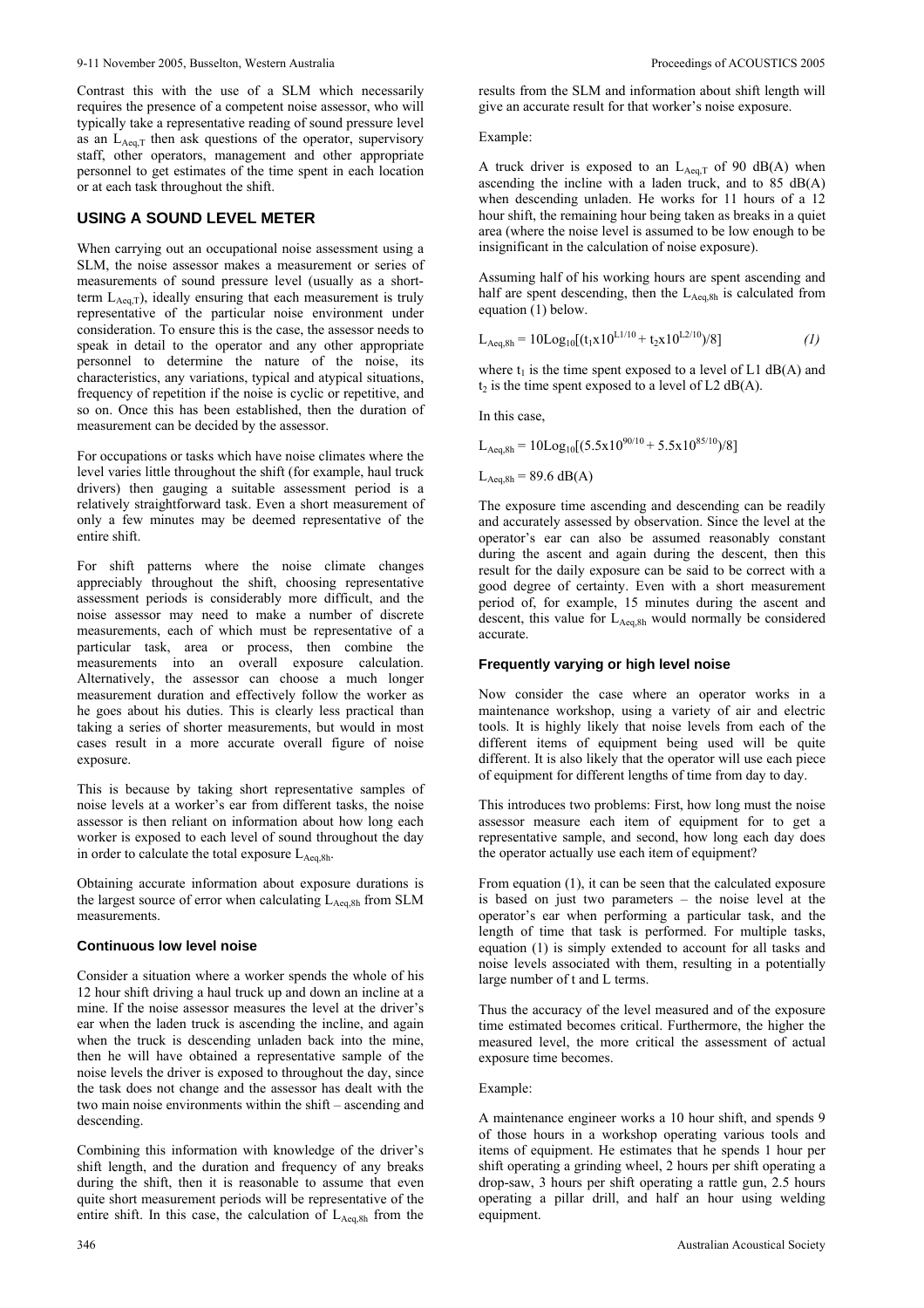The noise assessor must make accurate, representative measurements of the noise level due to each of these items, and must also rely on the information given by the worker about how long each piece of equipment is used.

Let us assume that representative measurements have been made when the operator is using each of the above items and the noise assessor has found the following  $L_{Aea,T}$  levels:

Grinding wheel: 92 dB(A); Drop-saw: 88 dB(A); Rattle-gun: 99 dB(A); Pillar drill: 85 dB(A); Welding: 96 dB(A).

Using equation (1) to calculate the  $L_{Aeq,8h}$  from the information given above:

 $L_{\text{Aeq,8h}} = 10 \text{Log}_{10}[(1 \text{x} 10^{9.2} + 2 \text{x} 10^{8.8} + 3 \text{x} 10^{9.9} + 2.5 \text{x} 10^{8.5} +$  $0.5x10^{9.6}$  $/8$ ]

 $L_{Aeq,8h} = 95.7 \text{ dB}(A)$ 

However, it is quite possible that the estimates of exposure duration may be some minutes different to the actual exposure time on any given day.

The effect of this can be very significant on the overall exposure. If for example the length of time spent using the rattle gun was actually 3.5 hours rather than the estimated three, the  $L_{Aeq,8h}$  then becomes 96.2 dB(A).

Similarly, if the measured level was found to be 99 dB(A) using the rattle gun on one particular day, but was 101 dB(A) on another occasion due to different settings, then the  $L_{\text{Aea,8h}}$ (assuming the original 3 hour duration) on this second occasion would be 97.3 dB(A).

These apparently small variations in  $L_{Aeq,8h}$  equate to significant changes in daily exposure. An increase of only  $3dB$  in  $L_{Aea,8h}$  effectively requires a halving of overall daily exposure time to maintain the same daily exposure level.

If this rather oversimplified scenario is substituted for a real situation where there are many more tools and tasks during the day, and the level and duration of each task varies from day to day, it can be seen that using a sound level meter for sampling levels at the operator's ear and using estimates of actual exposure time to calculate the daily exposure can be prone to significant errors.

## **USING A PERSONAL SOUND EXPOSURE METER (PSEM)**

A personal sound exposure meter (PSEM) is designed specifically to be worn by a worker for the duration of his or her workshift, obviating the need for a noise assessor to follow the worker around making representative measurements for each of the different tasks or areas that the worker is involved in.

If the PSEM is worn for the entire shift, one significant potential source of error in L<sub>Aeq,8h</sub> calculation is immediately eliminated – the duration of exposure to each task is automatically accounted for, and so estimates - frequently inaccurate - are no longer required.

Additionally, since the PSEM is worn for the entire shift and therefore the full length of each task within that shift, then any variations in noise level during that time are again accounted for, without relying on a noise assessor to estimate what is a representative measurement period. In the examples above, a PSEM would be equally practical in both cases and would, in the case of the multiple tools in the workshop, make the measurement much easier and in theory more

accurate, since all variations in sound level and exposure duration are automatically accounted for by the meter.

Therefore, the PSEM would appear to be the preferred method for assessing daily exposure, since it is not prone to errors in the subjective representative measurement of LAeq,T nor in erroneous duration estimates, the two key aspects of exposure.

Fitting a PSEM to a worker for the entire duration of their shift should therefore produce the most accurate results for the L<sub>Aeq,8h</sub>.

However, there are a number of factors to be considered when using PSEMs as a method of assessing daily noise exposure.

In many instances, PSEMs are not worn for the entire shift and for logistical reasons may be worn for only part - often less than half - of a complete shift. This is not a serious concern where the average noise level for the remaining shift time is the same as it was for the measured part of the shift. In the case of long-term continuous tasks, like the haul truck driver in the earlier example, then assessing a partial shift with a PSEM is usually acceptable since the noise level changes very little throughout the shift, providing the appropriate calculations are made to obtain  $L_{Aeq,8h}$ . However, where noise levels may change significantly throughout the working day, then full-shift monitoring is really the only way to get an accurate measure of the exposure. If a PSEM is worn for only part of the shift, then one of the key advantages of a PSEM over a SLM is lost – that is, the assessment of actual noise levels over the actual total exposure duration. Removing a PSEM before the completion of the shift introduces some of the same assumptions about noise characteristics and exposure duration which have already been shown to potentially cause significant errors in noise exposure calculations using a sound level meter for sampling.

However, even if a PSEM is worn for the entire shift, a number of other factors need to be considered before the results are taken at face value.

#### **"Confounding Effects"**

Since the purpose of a PSEM is to be worn by the worker without the permanent presence of a competent noise assessor, it is impossible to trace the history of what has happened to the PSEM during the measurement period. It is not uncommon for the worker to interfere – accidentally or deliberately – with the measurement. This can be caused by touching the microphone, operating the switches, blowing, whistling or shouting into the microphone, accidentally knocking the microphone, or even removing the PSEM altogether and replacing it before the noise assessor is due to collect it.

Most manufacturers of PSEMs have made some attempt to minimise aspects of these "confounding effects" $(1)$ , by providing lockable keypads, protective covers and so on, but of course there are limitations to the effectiveness of such measures.

Logging PSEMs are able to record sound levels (typically  $L_{Aeq,T}$  and  $L_{peak}$ ) at preset intervals, typically once per second or once per minute throughout the measurement period. This allows the noise assessor to correlate daily activity with recorded noise levels, and can help to pinpoint areas where the PSEM may have been interfered with, but this is of course not always 100% reliable.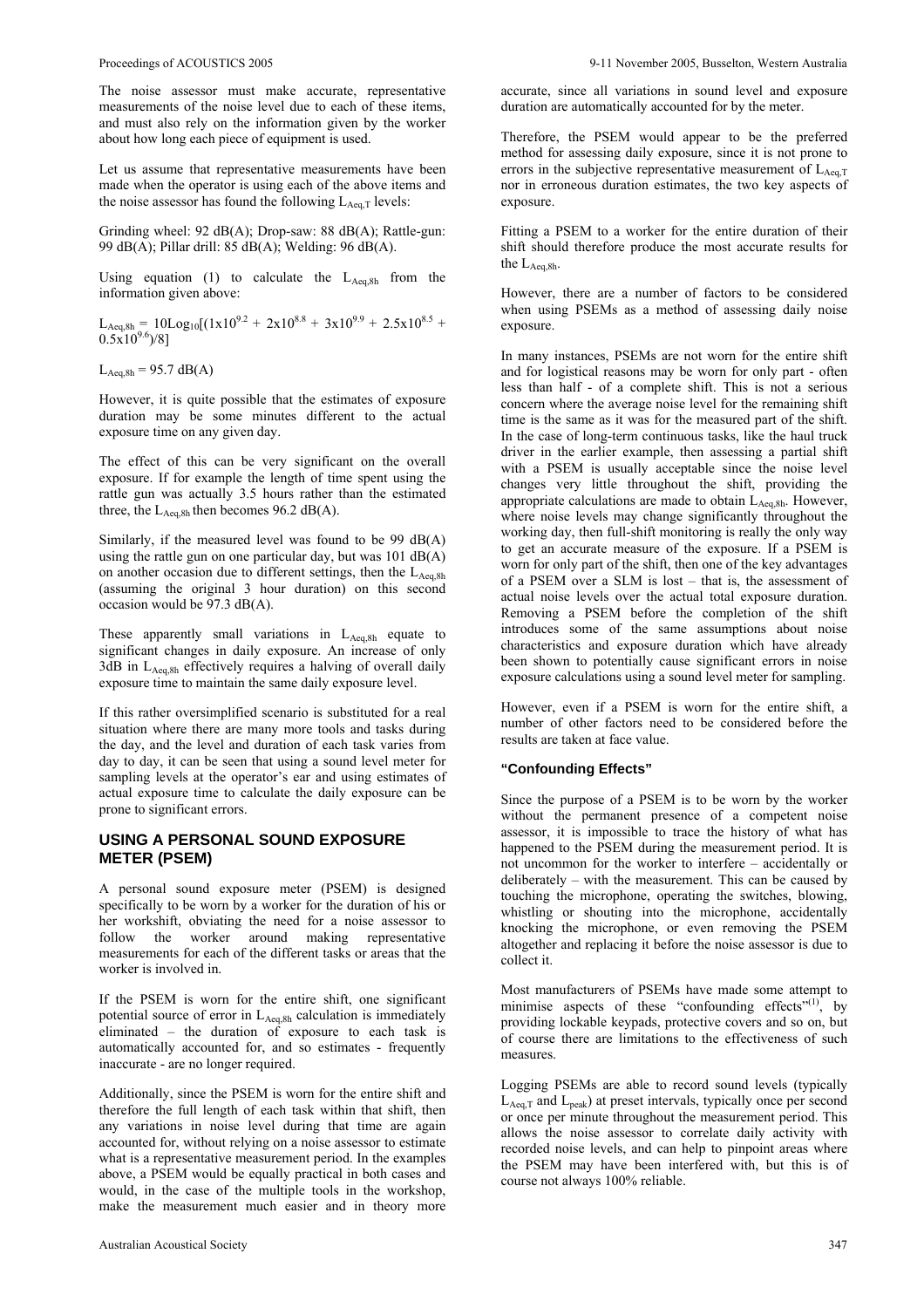Another area of concern is the location and orientation of the PSEM microphone. Ideally, the microphone should be placed close to the operator's ear, pointing towards the noise source, at the ear receiving the highest noise level (in order to assess the worst-case scenario). Clearly it is not always possible to ensure this is the case, particularly if the operator is moving from task to task or area to area. In reality, PSEM microphones are usually attached to the lapel or shoulder of the worker, pointing forwards or downwards, which in most cases is appropriate, but for particularly high frequency noise or noise containing high frequency tones, then the orientation of the microphone becomes quite important. An incorrectly orientated or positioned microphone can introduce significant errors into the measured levels when the noise is primarily high frequency.

## **Peak Level, Lpeak**

Of major concern to those using PSEMs for occupational noise assessments is the measurement of peak level, L<sub>peak</sub>.

 $L_{\text{peak}}$  is a measure of the maximum instantaneous sound pressure displacement, usually of very short duration and high level, which has the potential to damage hearing instantly.

Authorities in Western Australia and indeed around the world currently use a Peak Action Level, or Peak Exposure Standard, of 140dB. In some cases, this is C-weighted, in others the Linear (Z-weighting) is used  $(2)(3)$ . In either case, the implication is that peak levels above 140dB can be harmful to hearing, possibly instantly.

Therefore it is clear that accurate measurement of peak sound levels is critical to the issue of hearing conservation.

Using a SLM, the peak level can be accurately measured by the competent noise assessor at the same time as witnessing the source of noise which may be causing high peak levels. This way, the assessor can be confident that what he or she is measuring on the SLM is indeed a genuine peak level.

In the case of a PSEM, however, not only will the noise assessor not be present, but it is quite possible to create artificial peaks of over 140dB by tapping, knocking or even brushing the microphone, accidentally or otherwise. This is because, even though PSEM microphones are ruggedised, their design means that any movement of the diaphragm is interpreted as noise, even if the movement is induced mechanically rather than by air movement associated with sound. (SLM microphones have the same issue, but it assumed that SLMs will be used by trained noise assessors and therefore the microphones will be treated appropriately). Even logging PSEMs cannot distinguish between a genuine peak level of >140dB and a similar level caused by physical interference with the microphone.

Anecdotal evidence suggests that this phenomenon is quite common and affects PSEMs of any make or model to some degree. Thus peak levels measured using a PSEM should be treated with some caution, until follow-up measurements can be made with a competent noise assessor present, using a suitable SLM to verify the PSEM results.

Indeed, for detailed noise assessments, AS/NZS1269:2005 requires the use of a Class 1 / Type 1 instrument when assessing peak levels, and since most PSEMs satisfy only the requirements for a Class 2 / Type 2 sound level meter, then a SLM will often be required to measure peak noise levels anyway. (That said, not all authorities call on the requirements of this Standard for noise assessments, and in some cases a Class 2 / Type 2 SLM/PSEM is sufficient).

The issue of misleading peak level results, along with the practical issues of PSEM use by unsupervised, often untrained personnel, together described as "confounding effects" in AS/NZS1269:2005, are the reason that the standard states "Hand held sound level meter measurements made by competent people are preferred to measurements using PSEM."

However, there are a number of other advantages and disadvantages of both SLMs and PSEMs when assessing occupational noise exposure.

## **SLMS VS. PSEMS**

As has been shown, both sound level meters and personal sound exposure meters are widely used in the assessment of occupational noise exposure. The key factors in both cases have been described above. However there are several pros and cons to be considered in addition to these, affecting the practical use of the instruments and the theoretical calculation of the results.

When using a SLM, a skilled, trained and competent noise assessor is required for 100% of the measurement time. A considerable amount of time is also required for the noise assessor to follow up the measurements with numerous questions and sometimes lengthy discussion with operators, supervisors and managers in order to adequately characterise the tasks, shift patterns, noise characteristics and exposure durations for each worker or group of workers.

However, using a SLM, an experienced noise assessor should be able to gather noise measurement results from a large number of workers in a relatively short time by making appropriate measurements over representative periods.

As we have seen though, the accuracy of exposure results obtained using a combination of SLM measurements and duration information provided by workers is prone to significant errors. This is because even small errors in measured level or estimated duration can result in appreciable variations in  $L_{Aea,8h}$ .

Once a PSEM has been calibrated, set up, and fitted to the worker at the start of the shift, then no further noise assessor interaction is required until the PSEM has to be removed and the results assessed. However it is probable that some time will still be required for discussion of shift patterns, task descriptions and so forth to make the best use of the collated data, particularly if the PSEM has a logging capability.

Additionally, when using PSEMs, it can take a significant amount of time to gather similar information as an SLM, since it is likely that only a small number of PSEMs might be available and clearly when monitoring an individual for an entire shift to get one result, it is a time-consuming process to cover all workers or groups of workers.

However PSEMs get around the significant problem of representative levels and estimated exposure times by measuring for the entire shift, and measuring the actual noise levels for that shift, thereby dispensing with the need for approximations and estimates.

As we have also seen, however, the very fact that PSEM measurements are unattended by the noise assessor leaves room for other factors to affect the outcome, in particular, interference (deliberate or otherwise) from the wearer.

Furthermore, when using a SLM, the presence of the noise assessor means that he or she has first-hand experience of the noise characteristics being measured. In addition to complex